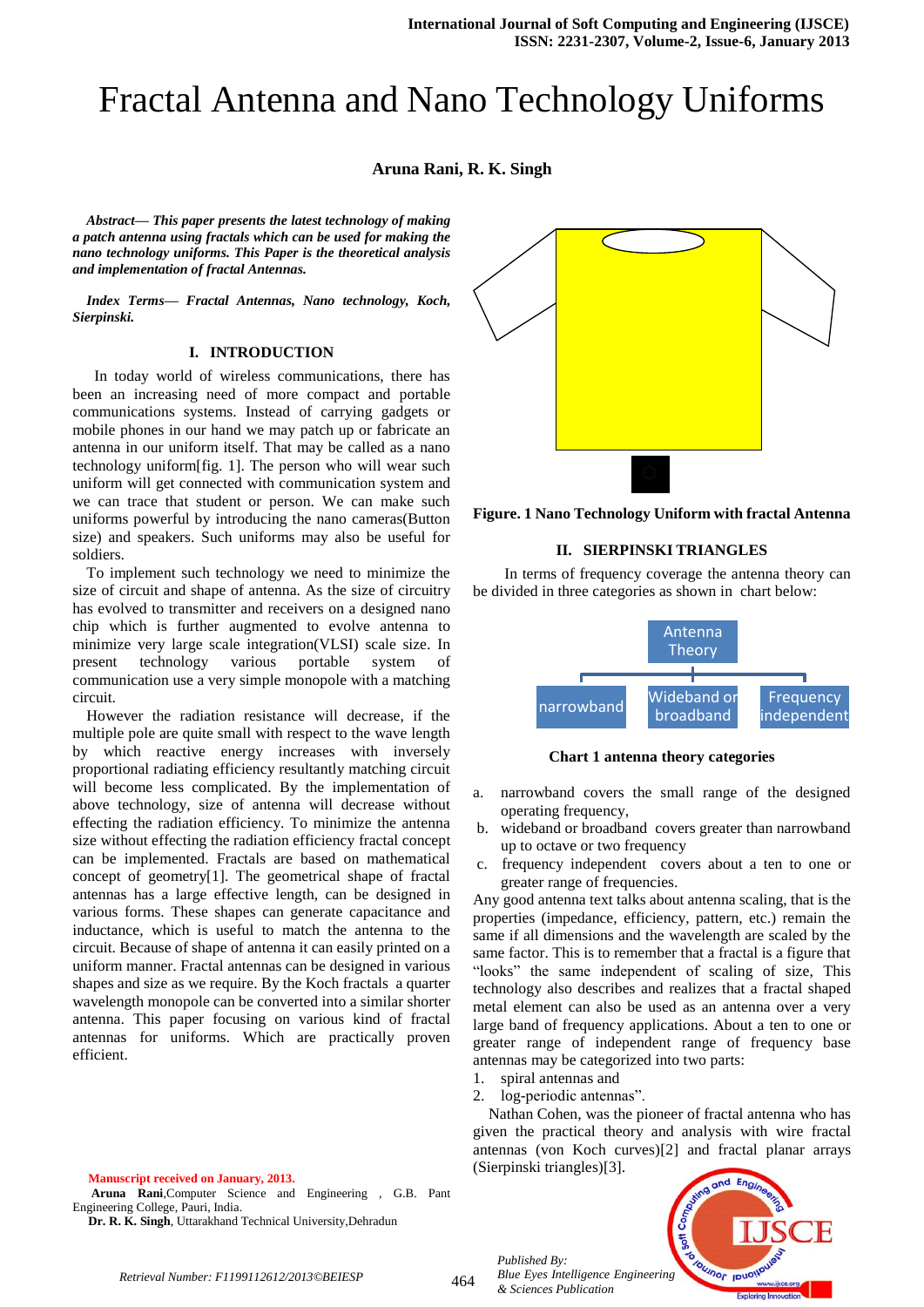He built the first known fractal antenna in 1988. The geometry of the *fractal antenna* encourages its study both as a multiband solution and also as a small (physical size) antenna[4]. First, because one should expect a selfsimilar antenna (which contains many copies of itself at various scales) to operate in a same manner at various values of wavelengths. As a result, the antenna will maintain same radiation parameters through several bands.

*Sierpinski gasket,* first described the properties [5] of the triangular shaped fractal antenna (figure 2) and (Figure3).



**Figure 2 Four separate antennas.**



**Figure 3 One antenna for four bands.**

#### **III. VON KOCH CURVE**

In the year 1998 the von Koch monopole reported the first fractal small antenna which improved the features of some classical antennas in respect of resonance frequency, radiation resistance and bandwidth . While such type of antennas has a great demerit that they are bound to fundamental limits on small antennas is still require more theoretical and experimental research for future.

The classical Koch curve construction algorithm is very well known. An Iterative Function System (IFS) algorithm can be applied to generate the succession of curves that converge to the ideal fractal shape.



**Figure 4 Iterative construction of fractal Koch curve**

It has been proven that if we enhance the number of iteration , The Bandwidth and the efficiency gets increased up to some iteration.

Carles Puente (UPC) reported a study of the von Koch fractal as a monopole antenna. The von Koch fractal grows by a factor of an even number, four to odd number three, which gives a similarity in a fractal dimension of approximate 1.26 (log four / log three). The team of Puente studied and analyzed the 6 antennas shown in figure 4.

The team of Puente has analyzed the six antennas by using a MATLAB simulation version of the Moments Method(MOM). In Figure four results shows graphical presentation of the input resistance and reactance for the six antennas. By the figure analysis it seems as the input resistance increases each time the length of antenna also increases each time without changing the size of the antennas. It also seems that the size of the antenna will also remain unchanged. It also observed that, the resonance frequency is shifted towards longer wavelengths becoming resonant antennas even in the small antenna region. A practical and physical observation of such a behavior would be meet out in the increasing number, they can be unbounded, of sharp edges and bends of the fractal multi pole, this will increase radiation.



**Figure 5 Input impedance of the different fractal Koch monopoles.**

By the observation between numerically calculated and simulated data there is good agreement with measurements. It is also pointed out and analyzed, as the number of iterations in the structure increases the resonant frequency decreases[fig.5].



*Published By:*

*& Sciences Publication*